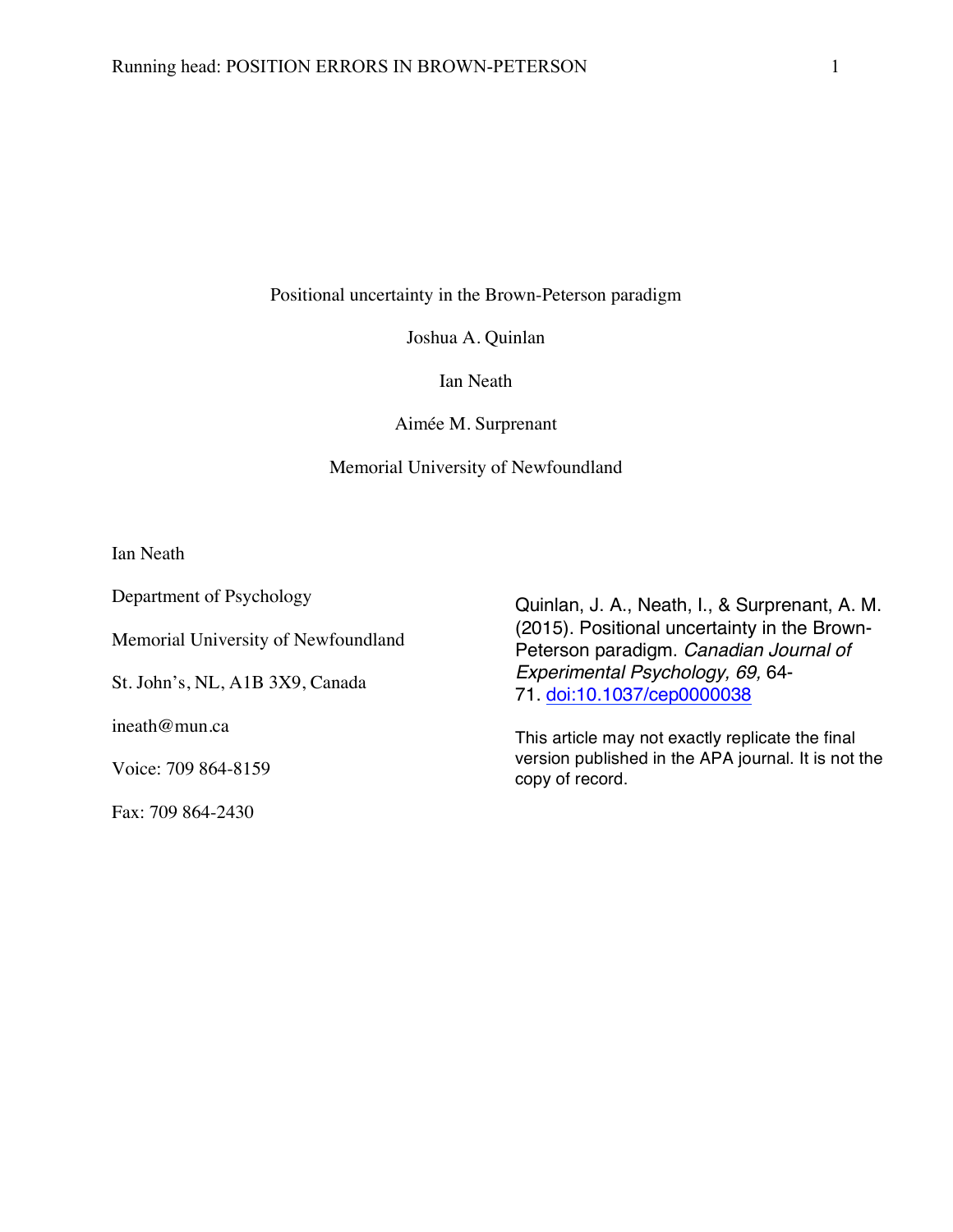### Abstract

Since McGeogh's (1932) influential article, no accounts of long-term memory have invoked decay as a cause of forgetting. In contrast, multiple accounts of short-term memory invoke decay, with many appealing to results from the Brown-Peterson paradigm as offering support. Two experiments are reported that used a standard Brown-Peterson task with the data scored in two ways. When scored using traditional measures (was the entire 3-letter consonant trigram recalled?) performance decreased with increasing delay. When scored as if the task were immediate serial recall (e.g., was the first letter recalled first, was the second letter recalled second?), standard looking position error gradients (Experiment 1) and protrusion gradients (Experiment 2) were observed. That is, when the first letter was not recalled first, it was more likely to be recalled second than last. Moreover, if a letter from a previous list was mistakenly recalled in a later list, it most likely retained its original position. The presence of such gradients is inconsistent with claims of decay but is consistent with the claim that forgetting in the Brown-Peterson paradigm follows the same principles observed in other memory tasks.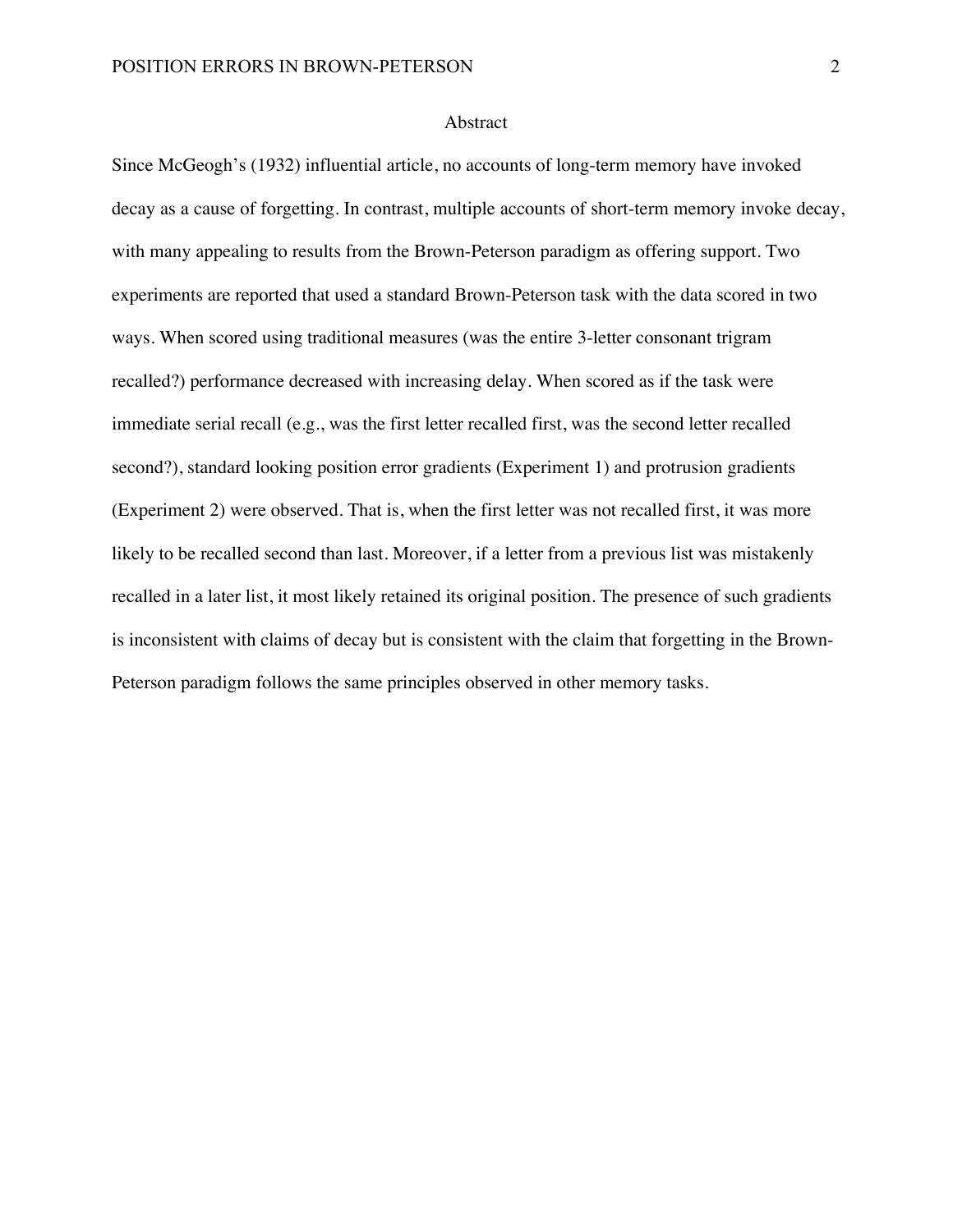One theoretical approach to the study of memory is to divide it into multiple different memory systems, each of which operates according to different principles (e.g., Schacter, Wagner, & Buckner, 2000). One common distinction that is made is between a system for retaining information over the short term – variously termed short-term memory or working memory or primary memory or immediate memory – and one that retains information for longer durations, generally termed long-term memory. Although there are many different models of memory for the short term, there are sufficient similarities that one can talk about a "standard" model (see Nairne, 2002). According to this standard model, forgetting occurs due to time-based decay. One frequently cited line of evidence taken in support of time-based decay comes from studies using the Brown-Peterson paradigm (Brown, 1958; Peterson & Peterson, 1959; see also Daniels, 1895). Although there exists a large literature demonstrating numerous problems for the decay account of Brown-Peterson (for a review, see Neath & Surprenant, 2003), the decay interpretation first offered by Brown has been frequently invoked (e.g., Atkinson & Shiffrin, 1968; Baddeley, 1990) and continues to be invoked (e.g., Rai & Harris, 2013; Roll, Gosselke, Lindgren, & Horne, 2013). In this paper, we report two experiments that further question the decay interpretation. Instead, the results support a view in which memory follows the same principles regardless of whether the task is nominally thought to tap short- or long-term memory (Surprenant & Neath, 2009).

In the typical Brown-Peterson experiment, the subject sees a single item (usually three consonants presented simultaneously, a so-called consonant trigram) and is asked to recall the trigram after a delay of between 3 to 20 s. During this delay, the subject engages in a distractor task to prevent rehearsal. The distractor task is carefully chosen to avoid interference, so with recall of letters a common distractor task is counting backwards. The key finding is that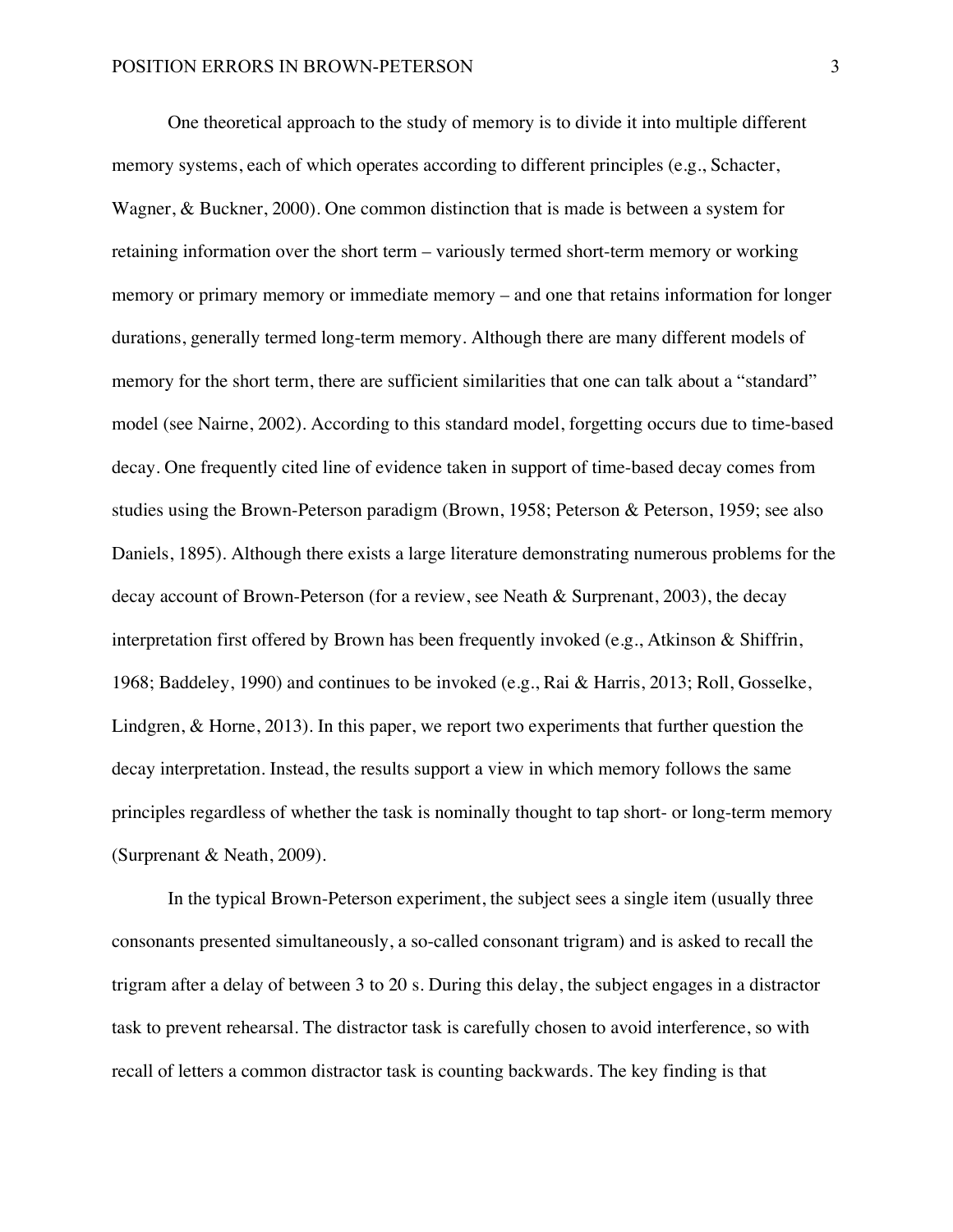performance decreases systematically with increasing delay. Given that the number of to-berecalled items is substantially below the supposed capacity of short-term memory, this result has been interpreted as showing that items that are not rehearsed in a short-term store fade away or decay over time. Rather than reviewing the literature that shows the many problems with a decay account (see Neath & Surprenant, 2003 for a review of that literature), we focus instead on one aspect of the original task that has not received much attention.

Despite the large literature on the Brown-Peterson paradigm, relatively little experimental work has examined the errors made when a consonant trigram is not correctly recalled. Instead, the majority of studies use all-or-none scoring: the response is scored as correct only if the whole consonant trigram is correctly reproduced.<sup>1</sup> If the trigram is not recalled correctly, the response is scored as incorrect, even though the subject may have correctly recalled one or two of the letters. In contrast, many other tests of short-term memory use a more fine-grained scoring method. For example, in standard serial recall tests, the subject may see a list of five items and be asked to recall them in order. In this task, the first item is scored as correct if it was recalled first, regardless of whether the remaining items were correctly recalled.

In addition to analyzing correct responses, this method of scoring also allows for the analysis of error data from serial recall tasks. Data analyzed in this way yield two common findings.<sup>2</sup> First, when an error is made and an item is not recalled in the correct position, the item is most likely to be recalled in an adjacent position. In general, the probability of recalling the item in an incorrect position when an error is made is inversely related to how far that position is from the original (e.g., Estes, 1972; Healy, 1974). This pattern of errors is usually referred to as a positional uncertainty gradient and is readily observed with both immediate recall and delayed recall (Nairne, 1992). Second, when an item is mistakenly recalled in the wrong list, a so-called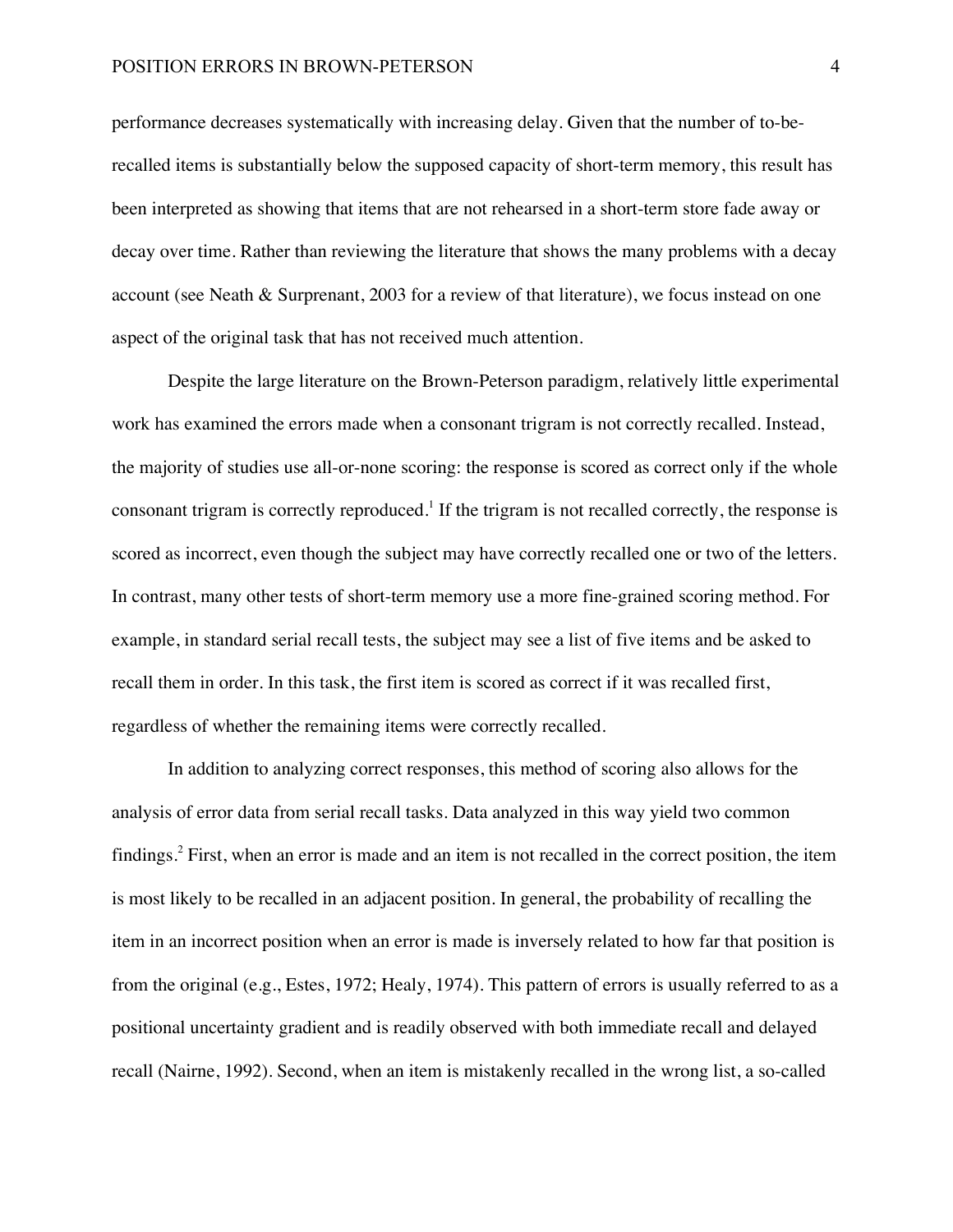protrusion error, the item is most likely to be recalled in its original position (Conrad, 1960; Henson, 1998; Melton & von Lackum, 1941).

Although some researchers have examined whether these patterns are observable in the Brown-Peterson paradigm, the data are not clear. For example, Fuchs and Melton (1974) reported the existence of protrusion gradients in a Brown-Peterson task, but they used words rather than letters as the to-be-remembered stimuli and their method of presentation may have induced the subjects to process them as individual units. In Fuchs and Melton's task, the stimuli were presented in a left-to-right, downward stair-step pattern, such that the subject might see *dome* on one line, *time* on the next line down, *spot* on the next line down, and so on. One purpose of the current studies is to examine both position error gradients and protrusion errors in the Brown-Peterson paradigm when a single consonant trigram is presented.

There are a number of reasons why one would predict that standard-looking position error gradients and protrusion gradients will be observed in a Brown-Peterson task. First, the Brown-Peterson task can be thought of as a delayed serial recall task and such tasks are already known to produce these gradients (e.g., Healy, 1974). There are some differences, including that in serial recall tasks the to-be-remembered items are usually presented items serially whereas in Brown-Peterson tasks the items are usually presented simultaneously, but it seems reasonable to predict that if the two tasks are scored similarly, the same pattern of results will obtain.

A second reason to predict such gradients is that a model of memory that has accounted for many of the Brown-Peterson results predicts them. SIMPLE (Scale Independent Memory, Perception, and Learning; Brown, Neath, & Chater, 2007; Neath & Brown, 2006) views memory as fundamentally a discrimination task: To-be-remembered items are represented as positions along one or more dimensions in psychological space and in general, those items with fewer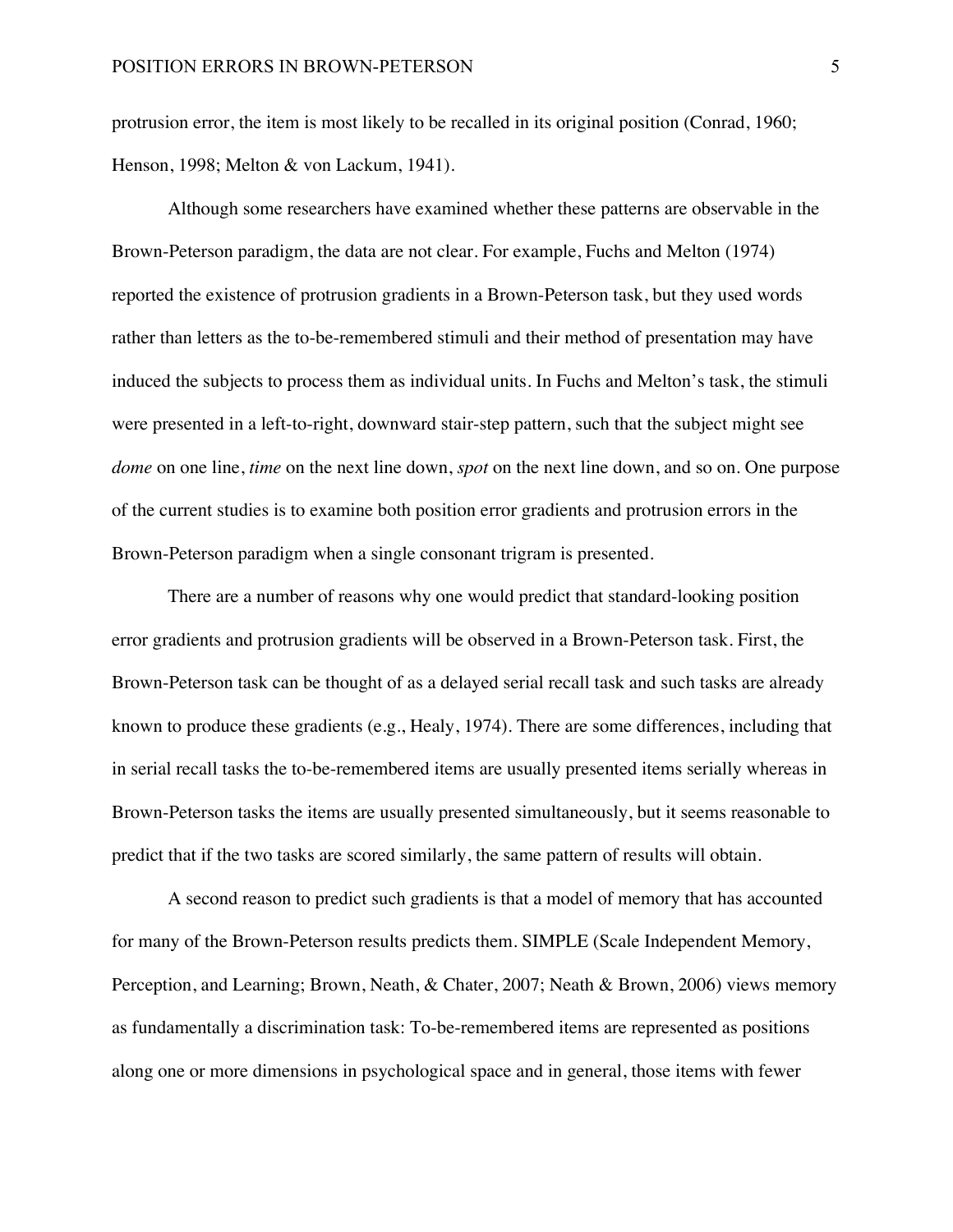close neighbours on the relevant dimensions at the time of test are more likely to be recalled than items with more close neighbours. In the typical episodic memory task, the experimenter carefully chooses a set of to-be-remembered stimuli so that they are equated on as many dimensions as possible; as a result, one of the few dimensions along which the stimuli vary systematically is presentation time. Another way of thinking of this is that in a standard episodic task, the subject already knows all of the words or letters that will be shown. What the task really requires is remembering that a particular item was presented at a particular time (i.e., on the list just seen) rather than at another time (i.e., on a list seen several minutes ago). SIMPLE posits that the Brown-Peterson task is essentially an immediate serial recall task. Indeed, there are relatively few changes between when SIMPLE is fit to Brown-Peterson data and when it is fit to immediate serial recall data. The details of fitting SIMPLE have been provided elsewhere. For the main fits, see Brown et al. (2007, pp. 552 onwards; see also Neath & Brown, 2012; Neath, VanWormer, Bireta, & Surprenant, in press).

SIMPLE predicts appropriate position error gradients for serial recall tasks (see Brown et al., 2007, pp. 557 onwards). Because SIMPLE views Brown-Peterson as a type of immediate serial recall, it follows that SIMPLE predicts that position error gradients will be observed. Note that this prediction holds independent of any parameter settings or specific model fits because a central characteristic of the model is that items near to one another in psychological space will be more confusable than items that are more distant.

In addition, SIMPLE predicts appropriate protrusion gradients in serial recall tasks (see Brown et al., 2007, pp. 558 onwards). That is, SIMPLE can represent items on multiple dimensions, one of which indicates position within a list and another of which represents position within a set of trials. Just as position error gradients arise due to increased similarity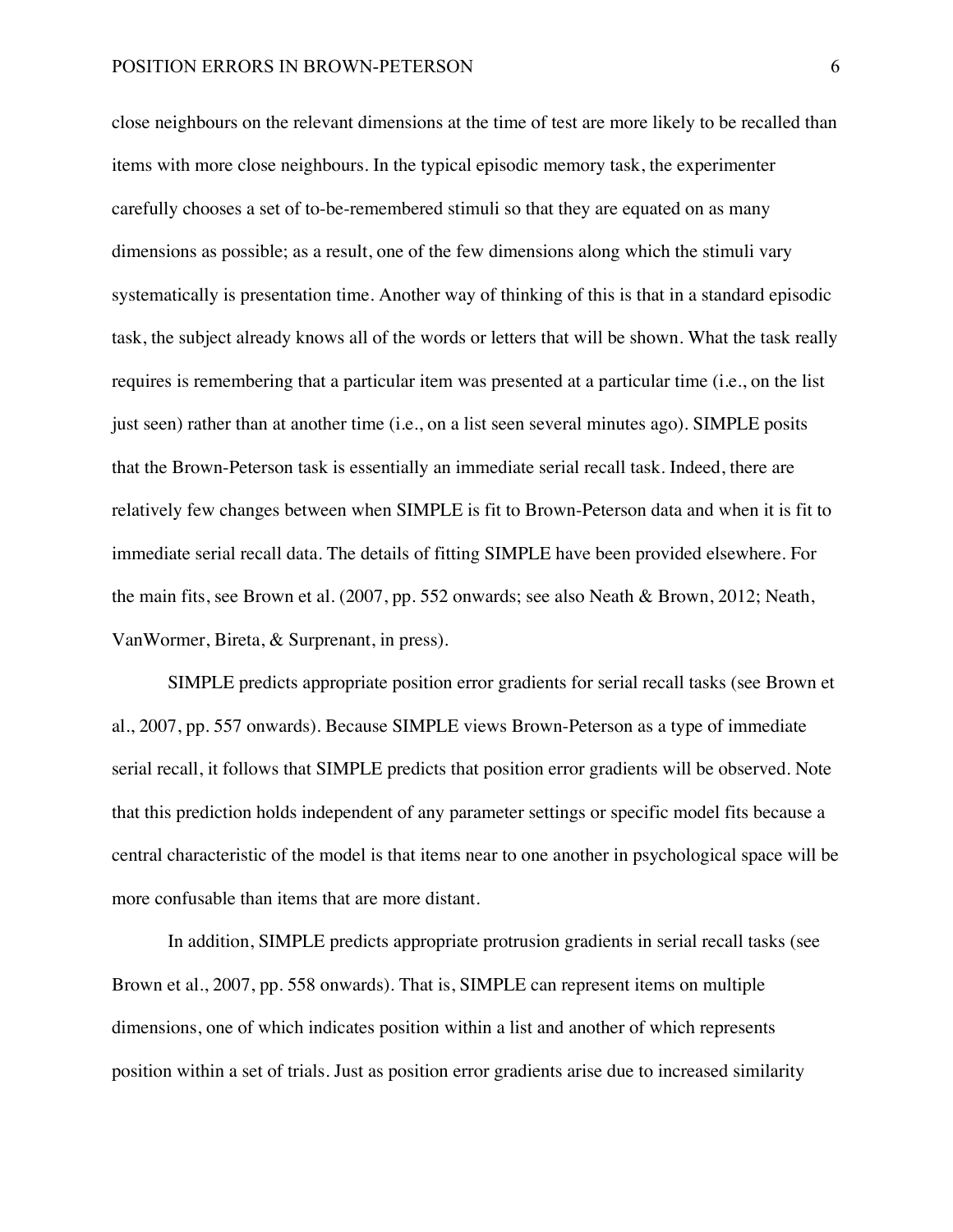between close neighbours on the list compared to more distant neighbours, similar gradients arise due to increased similarity with close neighbours across lists. That is, Item 3 of List 3 has close neighbours (relatively speaking) at both positions 2 and 4 of List 3, but also at positions 2, 3, and 4 of List 2.

The two experiments reported here were designed as a first step in assessing whether the predictions of SIMPLE (that both position error and protrusion gradients will be observed in a standard Brown-Peterson task) hold. Experiment 1 was designed to focus on position error gradients and Experiment 2 was designed to focus on protrusion gradients. Neither experiment was designed to produce data suitable for modelling. Rather, should the prediction be confirmed and gradients be observed, then subsequent experiments can focus on the time- and resourceintensive studies necessary to obtain stable data for modelling.

#### Experiment 1

Experiment 1 was designed to be similar to the method used by Peterson and Peterson (1959). Subjects saw a consonant trigram and then counted backwards, out loud, by 3s for between 3 and 15 s. They were then asked to report either the final number they had counted back to or to report the consonant trigram.

## Method

Subjects. Sixty-three students from Memorial University of Newfoundland volunteered to participate in exchange for a small honorarium. All reported that English was their first language.

Procedure. Subjects were tested individually in a single session that lasted about 35 minutes. On each trial, three consonants were randomly selected and were presented simultaneously for 1 s. Then, a three-digit number between 200 and 999 (inclusive) was randomly selected to be the start number. The subjects were asked to count backwards by 3s out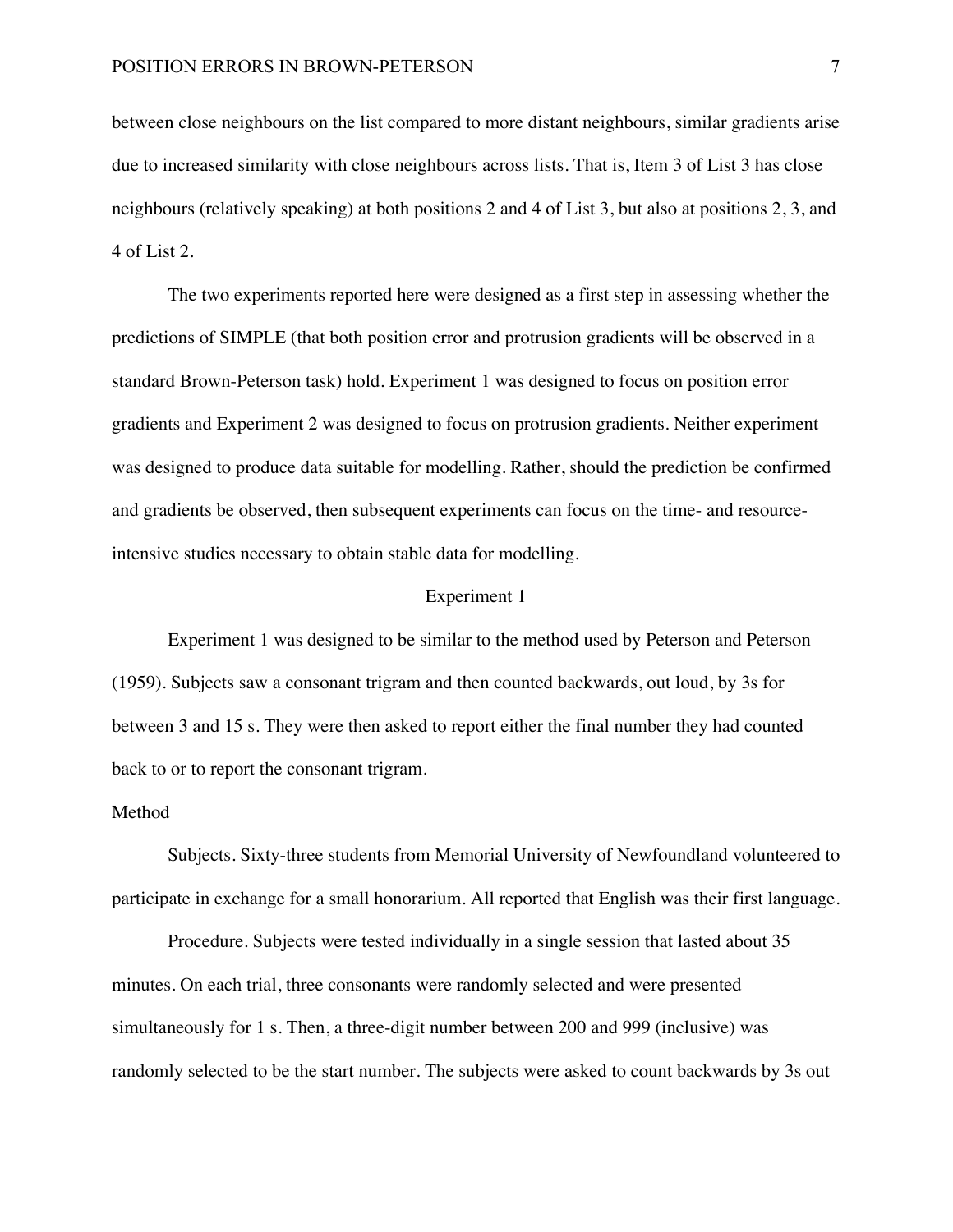loud at a rate of 1 answer every 1.5 s. The pace was indicated by a circle that alternated colours once every 1.5 s. The duration of the distractor task was either 3, 6, 9, 12, or 15 s. Following the distractor task, the subject was asked to recall either the consonant trigram or the final number they had said out loud. For both tests, the subject used a mouse to click on appropriately labelled buttons. As in the original Peterson and Peterson (1959) study, the consonant trigram was to be recalled exactly, that is, the first letter reported first, the second letter reported second, and the final letter reported last. Feedback was given after a response for both tasks: for the letter recall, the subject was informed only that the response was correct or not, but for the counting backward task, the correct answer was provided if an incorrect number had been reported. The next trial began when the subject clicked on a button; thus, the experiment was self paced.

There were 40 trials, half of which tested memory for the consonant trigram and half of which tested accuracy in counting backwards. There were 8 trials at each distractor duration. The order of conditions was randomly determined for each subject.

#### Results and Discussion

The overall accuracy on the math task was  $0.495$  (*SD* = 0.257). To ensure that the subjects did not neglect the distractor task in order to rehearse the consonants, each subject's responses were included in the analyses reported below only if he or she had a minimum of 50% overall accuracy on the math task. Thirty-two subjects met this criteria, and the math accuracy for these subjects was  $0.708$  (*SD* = 0.152). The data from all 63 subjects were analyzed and the results and conclusions do not differ in any important way from those reported below from the subset of subjects.<sup>3</sup>

Three different analyses were performed. First, the recall data were scored in the way typical of Brown-Peterson studies: the response was counted as correct only if the entire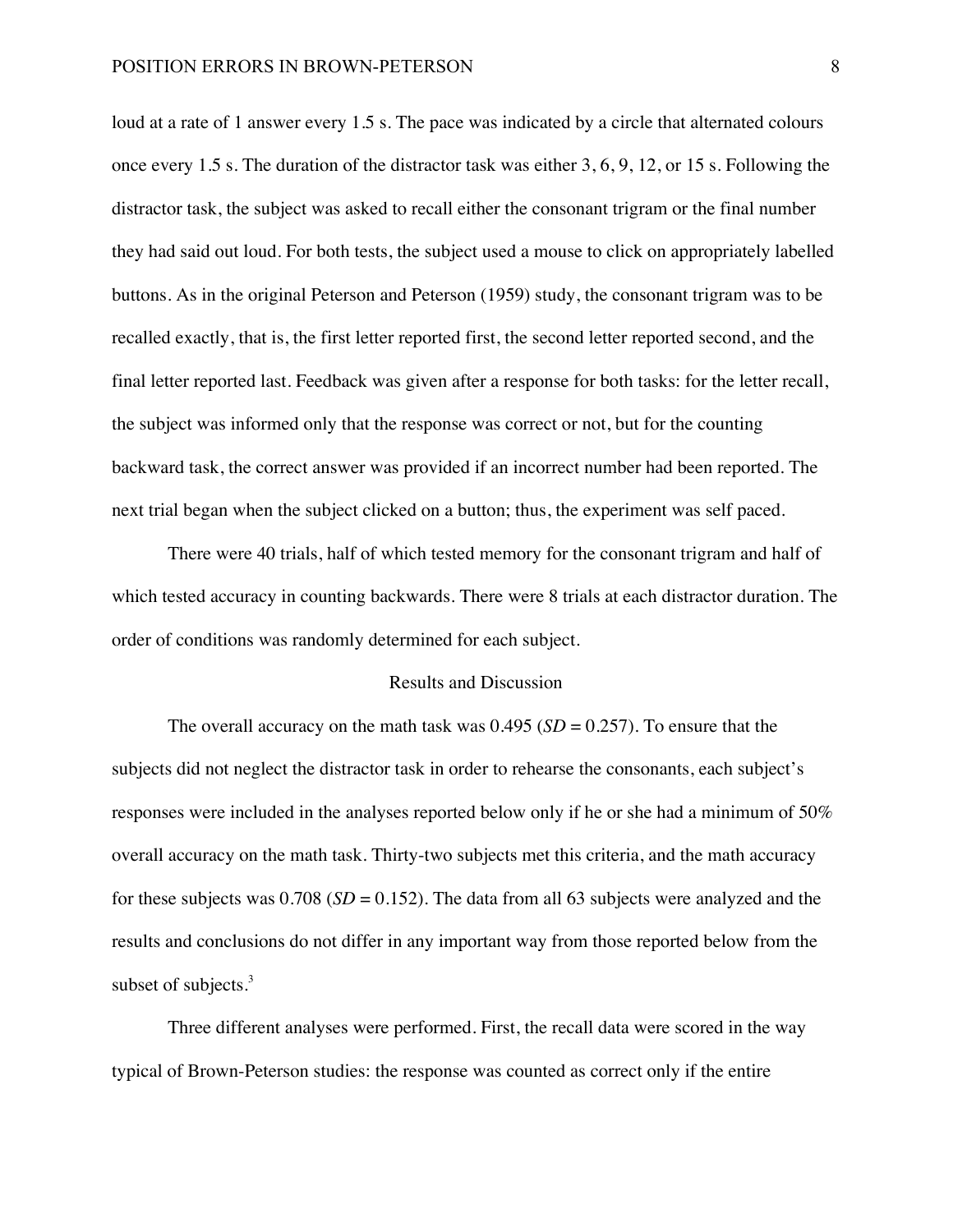consonant trigram was recalled in the correct order. As in numerous other demonstrations, recall decreased from 0.664 to 0.382 as the duration of the distractor task increased from 3 s to 15 s. A one-way repeated measures ANOVA revealed a significant effect of delay, *F*(4,124) = 9.415,  $MSE = 0.053$ , partial  $\eta^2 = 0.233$ ,  $p < .001$ .

Second, the data were re-scored as if the test was immediate serial recall. That is, each letter was scored correct if it was reported in the correct position regardless of the other letters. A five delay × three serial position repeated measures ANOVA revealed a significant main effect of delay,  $F(4,124) = 9.654$ ,  $MSE = 0.096$ , partial  $\eta^2 = 0.237$ ,  $p < .001$ , with recall decreasing from 0.758 at 3 s to 0.510 at 15 s. There was also a significant main effect of position,  $F(2,62) = 8.833$ ,  $MSE = 0.037$ , partial  $\eta^2 = 0.222$ ,  $p < .001$ , with better recall for items in the first position (0.648) than in positions 2 (0.573) and 3 (0.567). The interaction was not significant,  $F(8,248) < 1$ .

# INSERT FIGURE 1 ABOUT HERE

Third, in addition to analyzing correct responses, the incorrect responses were also examined. Figure 1 shows the position error gradients collapsed over delay (top left panel) and also the gradients for each delay condition. As can be seen, at all delays, the errors are systematic and not random. When a consonant from the trigram is recalled out of order, it is more likely to be recalled in an adjacent position than a more distance position.

## INSERT FIGURE 2 ABOUT HERE

Analysis of the data shown in Figure 1 is easier if the data are re-plotted to show the proportion of errors as a function of the distance between the original position and the reported position. Figure 2 shows the proportion of all movement errors as a function of distance of movement. In this study, an item recalled in the incorrect position could be either 1 or 2 positions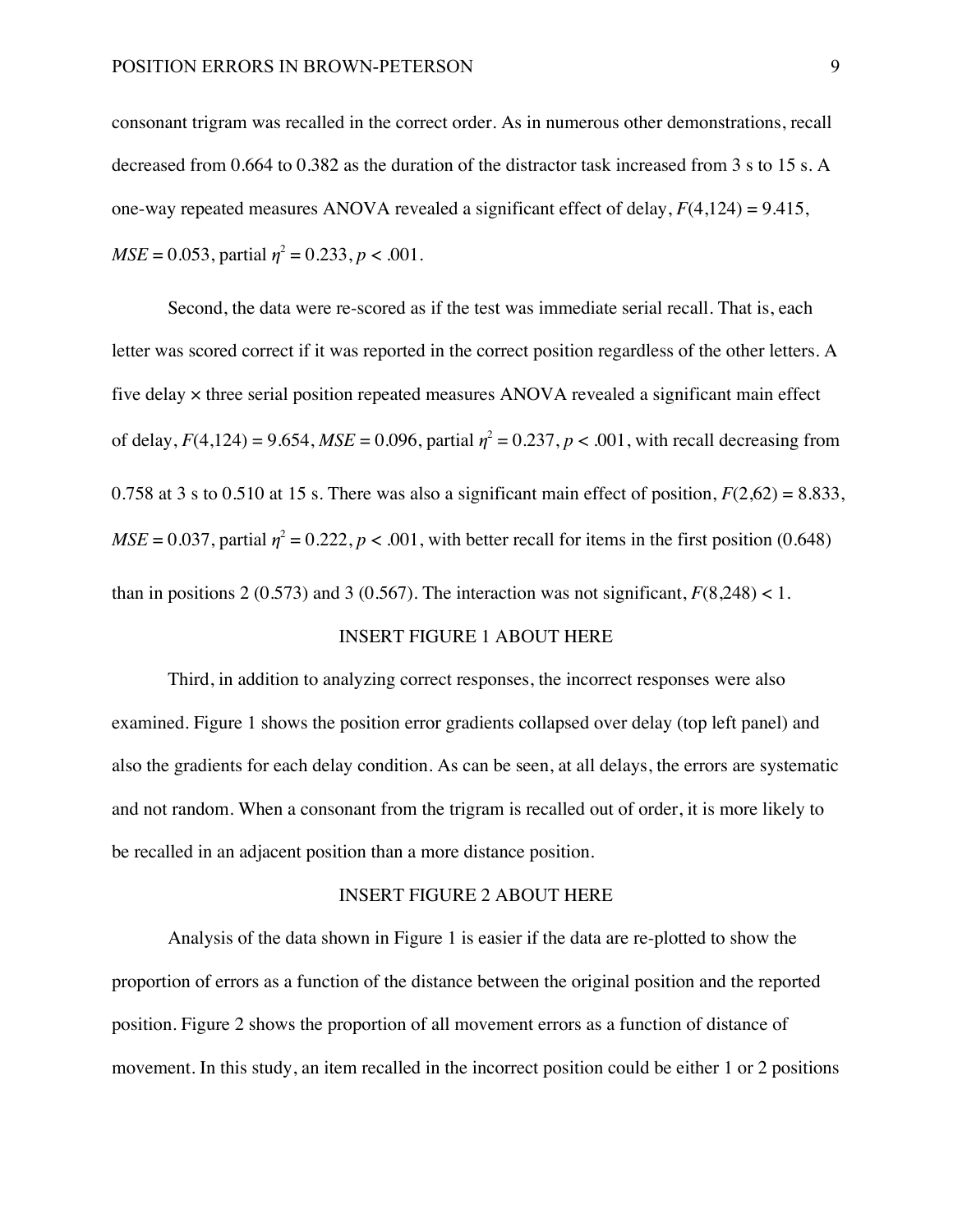distant. The plot also shows chance performance. There are 4 opportunities for movements to adjacent positions (e.g., item 1 could be recalled in position 2; item 2 could be recalled in position 1 or position 3; and item 3 could be recalled in position 2) but only 2 opportunities for movements of distance 2 (e.g., item 1 could be recalled in position 3 and item 3 could be recalled in position 1). A chi-square test revealed that the observed differed significantly from what would be expected by chance,  $\chi^2$  (1, *N*=32) = 30.96, *p* < .001). That is, there are more errors at near positions than one would expect by chance and fewer errors at more distant positions than one would expect by chance.

Brown, Preece and Hulme (2000, Figure 2) plotted movement errors from six different experiments which included studies with no retention interval; studies with a retention interval of up to 24 hours; and studies with list lengths of up to 16 items. In all cases, the pattern plotted by Brown et al. are consistent with that shown in Figure 2. Despite variations in the duration of the retention interval, the method of presentation (whether simultaneous or sequential), and the list length (whether the list has three items or 16 items), the pattern is consistent: more errors occur at close distances and fewer errors at longer distances. In this regard, then, results from Brown-Peterson are the same as those seen in all those other paradigms and are consistent with predictions of SIMPLE.

### Experiment 2

The data in Experiment 1 show that recall of consonant trigrams produces movement gradients consistent with those observed from other paradigms. Experiment 2 was designed to measure protrusion errors, where an item from an earlier list is produced as a response to a later list. The same basic design and procedure were used, but some changes were made to increase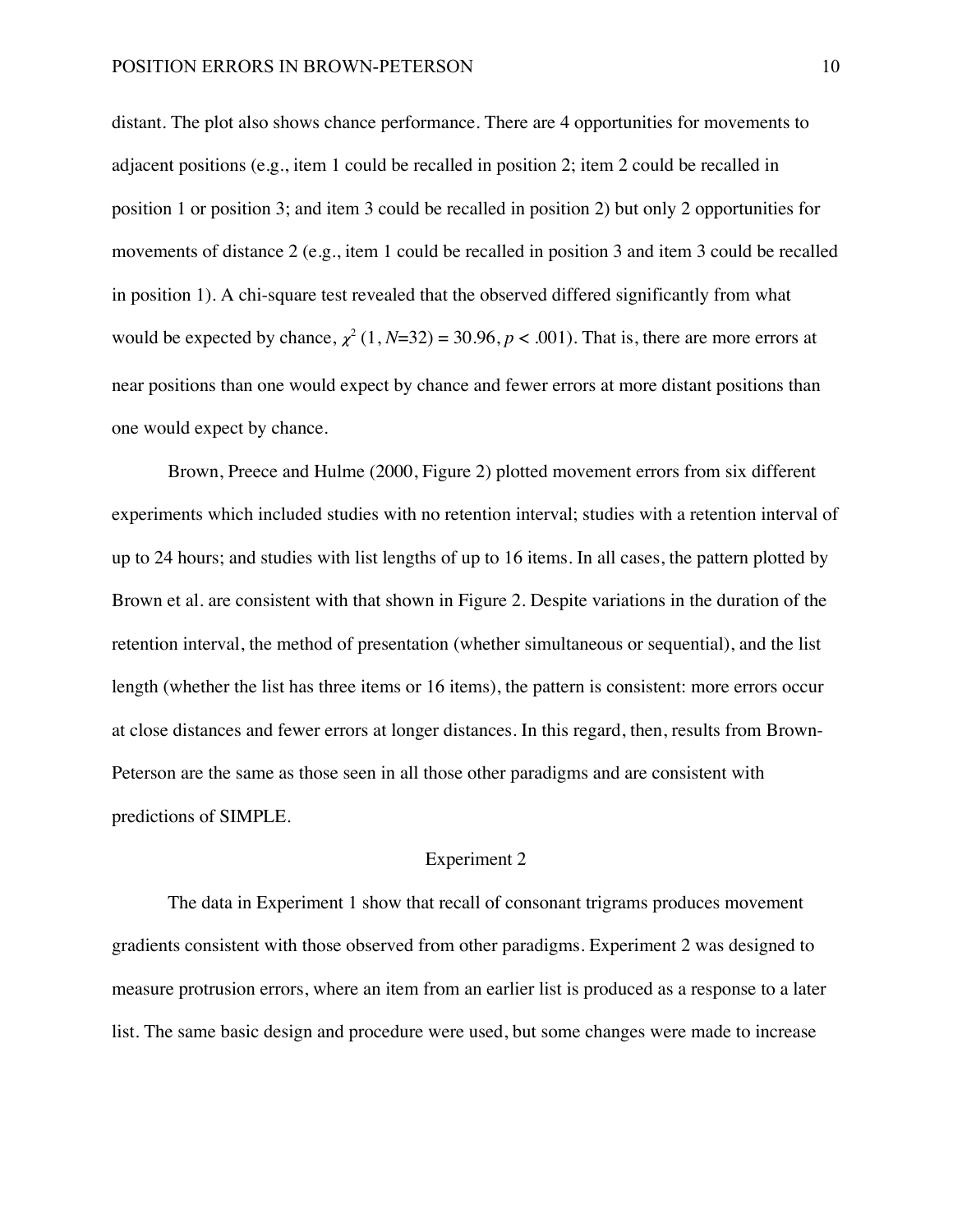the number of observations per condition. First, only 3 delays (3 s, 6 s, and 12 s) were used rather than 5, and second, 42 trials were presented rather than 40.

# Method

Subjects. Thirty-four different undergraduates from Memorial University of Newfoundland volunteered to participate in exchange for a small honorarium. All identified themselves as native speakers of English.

Procedure. The procedure for Experiment 2 did not differ from that of Experiment 1 except in the ways already discussed: namely, the completion of more trials and the use of fewer delay conditions.

## Results and Discussion

Overall accuracy on the math task was higher than in Experiment 1, with a mean of 0.666  $(SD = 0.221)$ . This is most likely due to the elimination of the longest delay. Given this, all 34 subjects were included in the analyses reported below.

As in Experiment 1, Experiment 2 replicated the oft-reported finding that with traditional scoring, recall of consonant trigrams in a Brown-Peterson task decreases with increasing delay, in this case from 0.601 to 0.361. A one-way repeated measures ANOVA revealed a significant effect of delay,  $F(2,66) = 18.010$ ,  $MSE = 0.032$ , partial  $\eta^2 = 0.353$ ,  $p < .001$ .

The data were re-scored as if the test was immediate serial recall. A three delay  $\times$  three serial position repeated measures ANOVA revealed a significant main effect of delay,  $F(2,66) =$ 21.143,  $MSE = 0.067$ , partial  $\eta^2 = 0.391$ ,  $p < .001$ , with recall decreasing from 0.745 at 3 s to 0.524 at 12 s. There was also a significant main effect of position,  $F(2,66) = 3.955$ ,  $MSE = 0.066$ , partial  $\eta^2$  = 0.107,  $p$  < .05, with recall decreasing with position from 0.634 to 0.616 to 0.584 for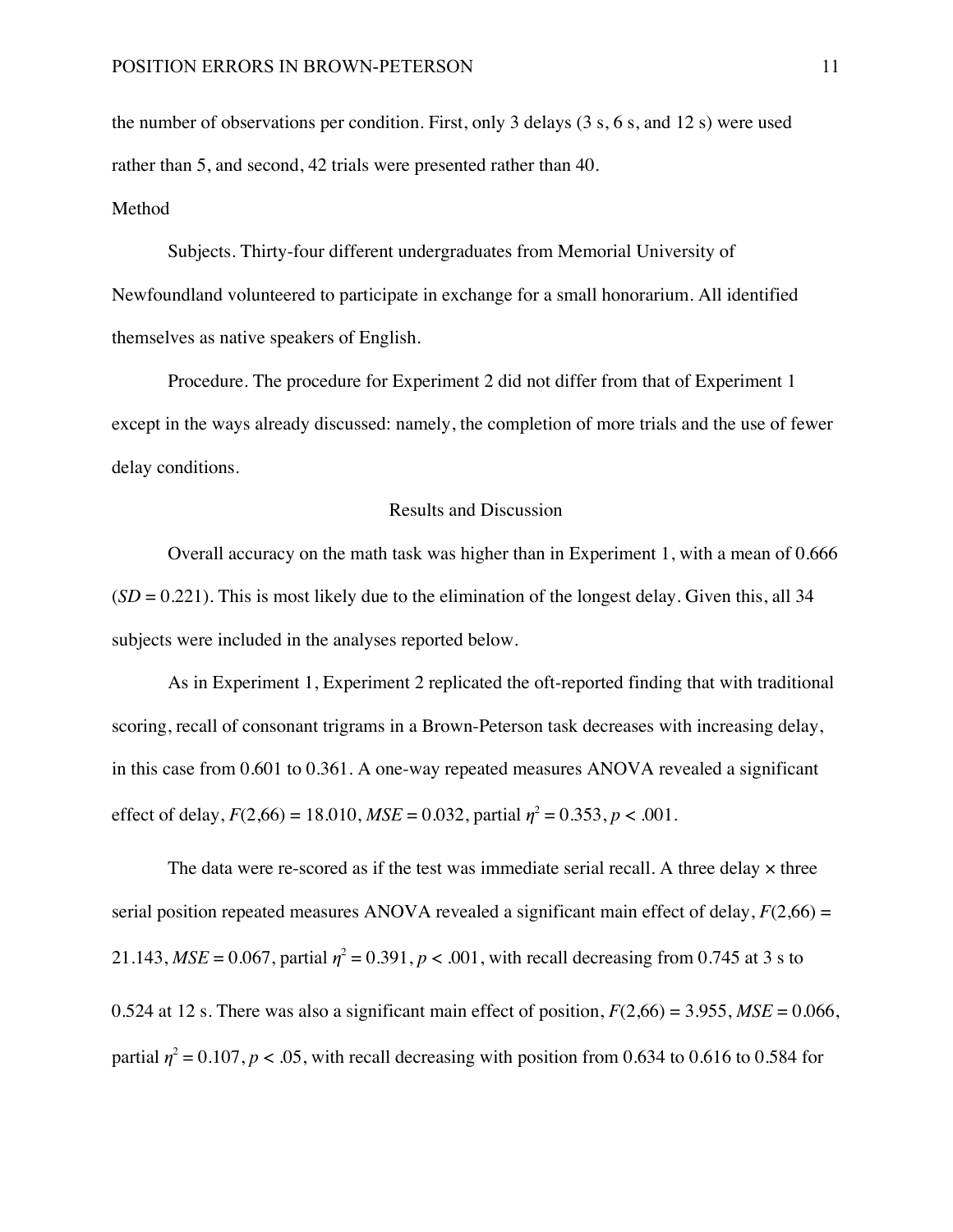positions 1, 2, and 3, respectively. Unlike in Experiment 1, the interaction was significant,

 $F(4,132) = 3.346$ , *MSE* = 0.014, partial  $\eta^2 = 0.092$ ,  $p < .05$ . For the 12 s delay, recall of the third letter was much worse than recall of the first two whereas in the other two delays, the difference was far smaller.

## INSERT FIGURE 3 ABOUT HERE

The main data of interest are the protrusion errors. For this analysis, the only protrusions scored were those from the immediately prior list, as protrusions from lists more remote were too few to produce reliable findings. Figure 3 shows the data in two forms. The left panel shows the frequency that a letter in each position on the prior list was recalled in each of the possible positions on the following list. The right panel shows the data re-plotted as movement gradients along with chance performance. A chi-square test revealed that the observed differed significantly from what would be expected by chance,  $\chi^2$  (1, *N*=34) = 5.53, *p* < .02).

As with the within-list errors, the between-list errors shown in Figure 3 resemble those observed in other paradigms that assess memory for order (e.g., Brown et al., 2000) and are also consistent with the predictions of SIMPE.

# General Discussion

The traditional way of scoring data in the Brown-Peterson paradigm is to count a response as correct only if all three letters are reported in the correct order. If one letter is missing, or if two letters swap position, no credit is given for being partially correct. Such scoring yields the classic forgetting function that shows that accuracy decreases rapidly as the duration of the distractor task increases. Both Experiment 1 and 2 found this pattern.

However, the data in both experiments were also scored in a different way, considering the task to be an example of a serial recall task. With this scoring method, subjects are given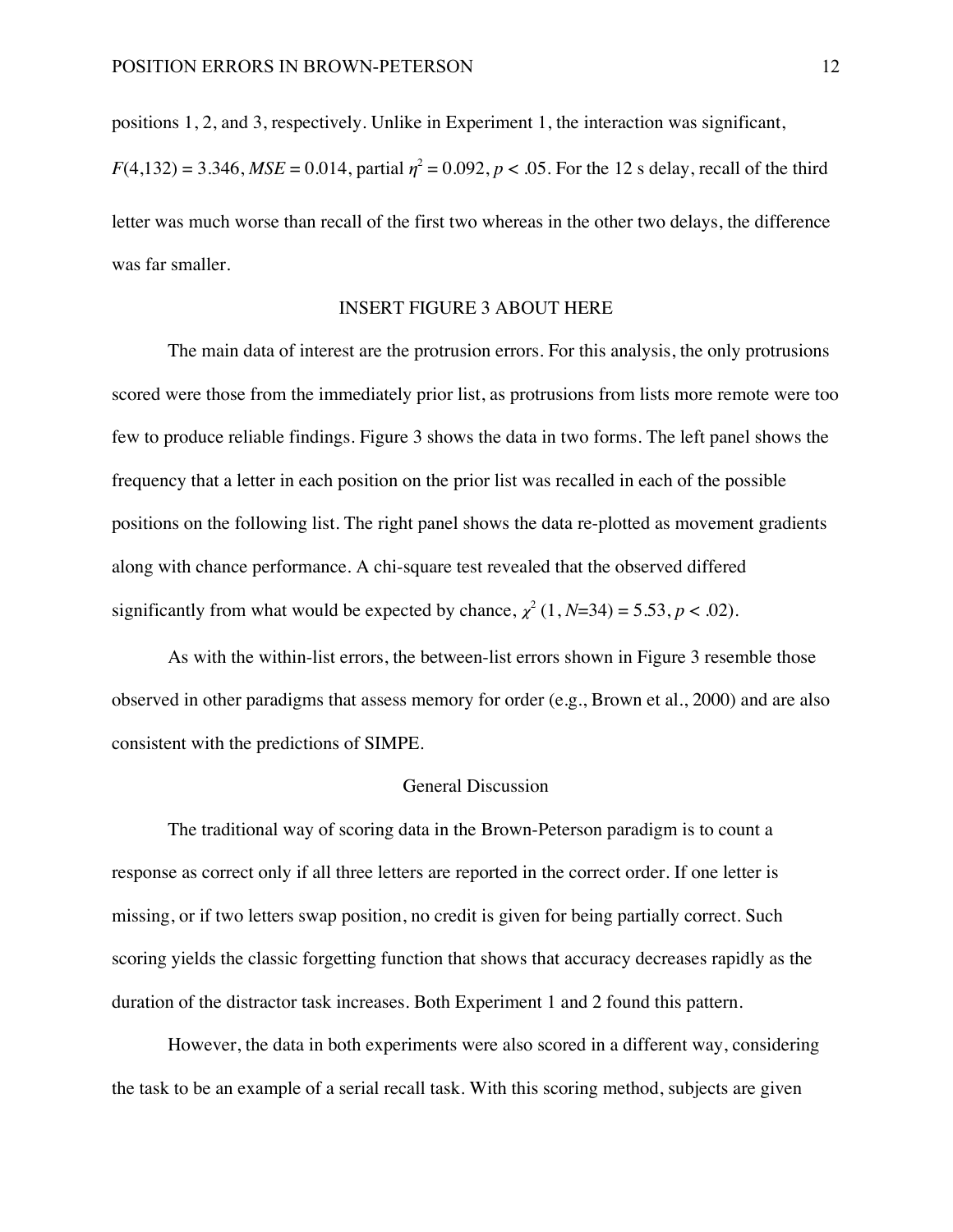partial credit for reporting only one or two of the three consonants. With this scoring method, accuracy also decreases with increasing delay, but one can also analyze the pattern of errors. When a letter was not recalled in its original position, it was more likely to be recalled in an adjacent position than a more distant position. Similarly, when a letter from an earlier list was recalled in a later list, it was more likely to be recalled in its correct position (albeit in the wrong list) than in a different position. These error gradients resemble those observed in other serial order tasks (see Figure 2 of Brown et al., 2000). These tasks include both immediate recall (a task thought to tap short-term memory) and recall delayed by as much as 24 hours (a task that must tap long-term memory). The tasks also include lists with as few as 3 or 4 items (within the capacity of short-term memory) and list with as many as 16 items (well beyond the capacity of short-term memory). Moreover, these gradients can be observed with incidental learning, when there is no reason to suppose that a person would be rehearsing an item to maintain it in shortterm memory.

Decay theories historically have had difficulty in accounting for both position error gradients and protrusion gradients. As noted by Healy (1974), decay theories predict that when an item cannot be recalled accurately, it is because the information stored about the item has decayed too much so that it is no longer useful. Therefore, the subject is forced to make a guess from a pool of likely responses (e.g., if the lists have all contained consonants, then the guess will be a consonant; if the lists have all contained digits, then the guess will be a digit). This account cannot predict that the subject will be more likely to recall a near neighbour than a more distant neighbour. It also cannot predict that the subject guesses an item that happens to be from the prior list, the item will most likely be placed in its original position. Therefore, observing both position error and protrusion gradients in a typical Brown-Peterson task is consistent with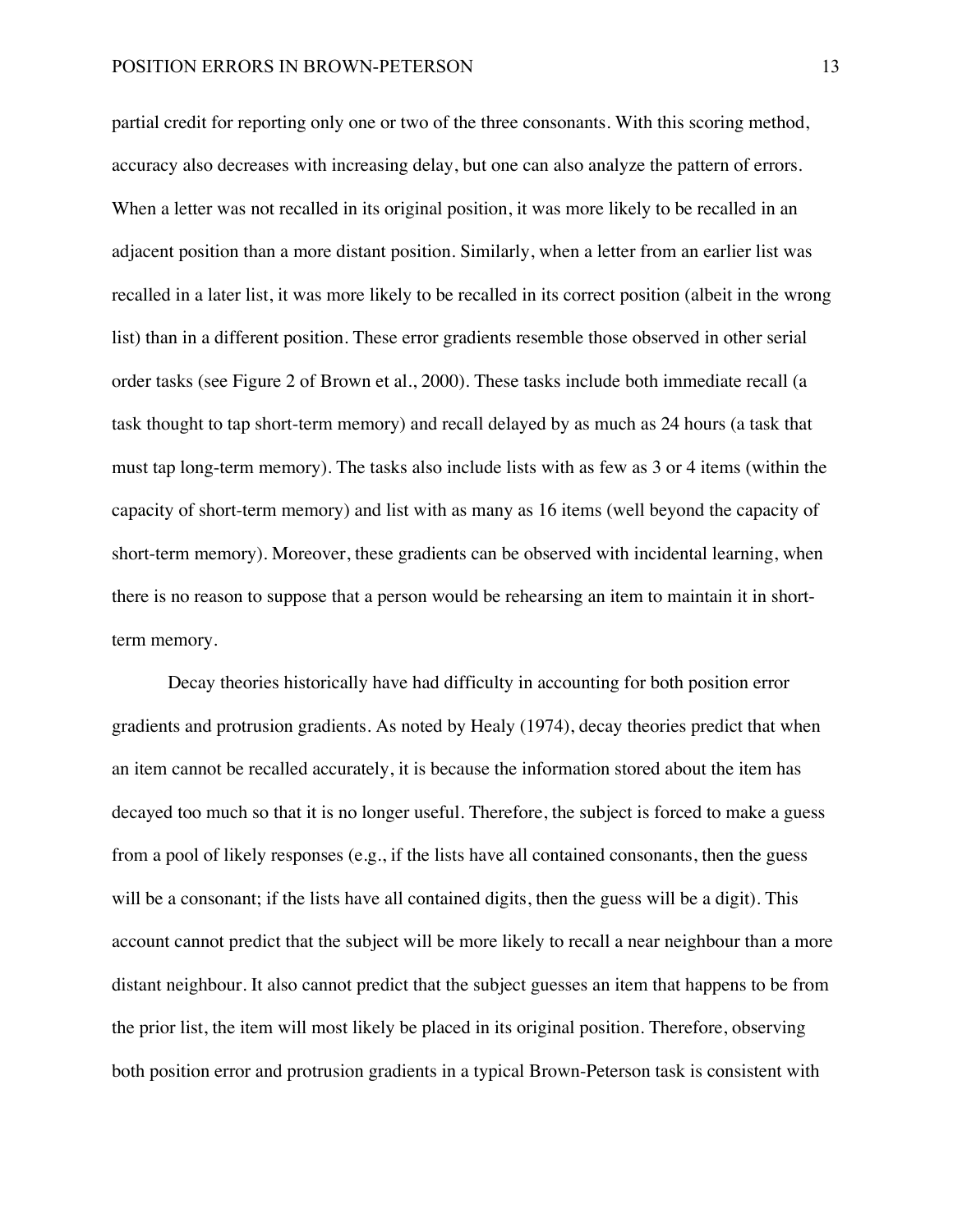the numerous previous studies showing that decay is not a viable explanation of forgetting in this task.

It may be possible to invoke a multiple store account of the results from Brown-Peterson, in which some aspects of the data are attributable to decay from short-term memory whereas other aspects are attributed to recall from long-term memory. In addition to its lack of parsimony, this account suffers from problems in predicting, a priori, which store will be responsible for which result. Moreover, it seems to us that such an account would need to predict that the store responsible for performance needs to change as a function of the scoring method. For example, decay of information in short-term memory is responsible for the findings when the task is scored using the standard all-or-none method, but not be responsible when the task is scored using the standard serial recall method.

In contrast, SIMPLE posits that the Brown-Peterson task is simply another example of a serial order test. Because SIMPLE is a local relative distinctiveness model (as opposed to a global distinctiveness model; see Neath, Brown, McCormack, Chater, & Freeman, 2006), a central characteristic of the model is that items near to one another in psychological space will be more confusable than items that are more distant. It is this feature that makes SIMPLE predict that both position error gradients and protrusion errors will be observed in the Brown-Peterson task and that both types of gradients will resemble those observed in many different types of tasks.

The results also give additional support to the idea that general principles of memory do exist and do apply widely regardless of the hypothetical underlying memory system (Surprenant & Neath, 2009). It has previously been suggested that the gradients that are the focus of this paper are a general characteristic of human memory whenever the task involves order (Brown &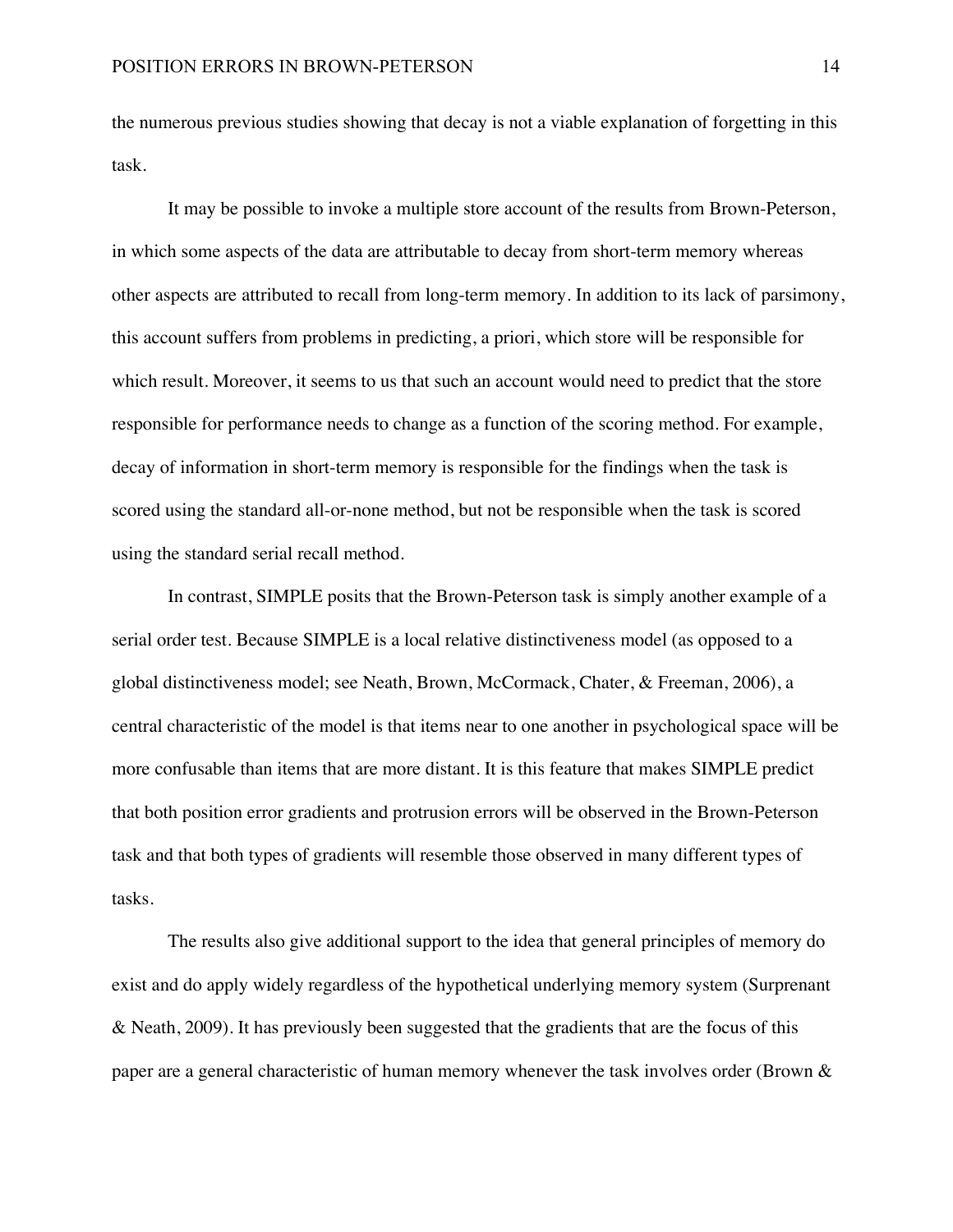## POSITION ERRORS IN BROWN-PETERSON 15

Vousden, 1998), and indeed, these gradients likely qualify as a "principle" according to the definition offered by Surprenant and Neath. One reason this may qualify as a principle is that these gradients are observed in many different memory tasks, not only serial recall tasks such as memory span and Brown-Peterson, but also in other tasks such as speech production (see Brown et al., 2000). Of importance, these tasks tap a broad range of cognitive activities and are thus inconsistent with a fractionated collection of memory systems, each following its own rules and principles. Instead, the data support the idea that differences in memory arise, not because the information is processed and recalled using different stores, but because the relative distinctiveness of items in memory varies as a function of task, stimulus materials, and individual strategies and capabilities.

We have demonstrated that position error gradients and protrusion gradients are observable in a Brown-Peterson task, a finding consistent with the claim that such gradients may be an example of general principle of memory. While it is not possible to prove that a principle does always apply, it is trivially easy to disprove the generality of a principle. For example, SIMPLE has to predict these gradients, but it could have been the case that the Brown-Peterson task is unique and does not give rise to this pattern of errors. Had this been the case, then the generality of SIMPLE and the generality of the gradient principle would have been severely compromised. Given that it was not, however, it provides yet another demonstration of the similarities that exist over many different kinds of tasks that are thought to tap many different kinds of memory systems.

# Author Notes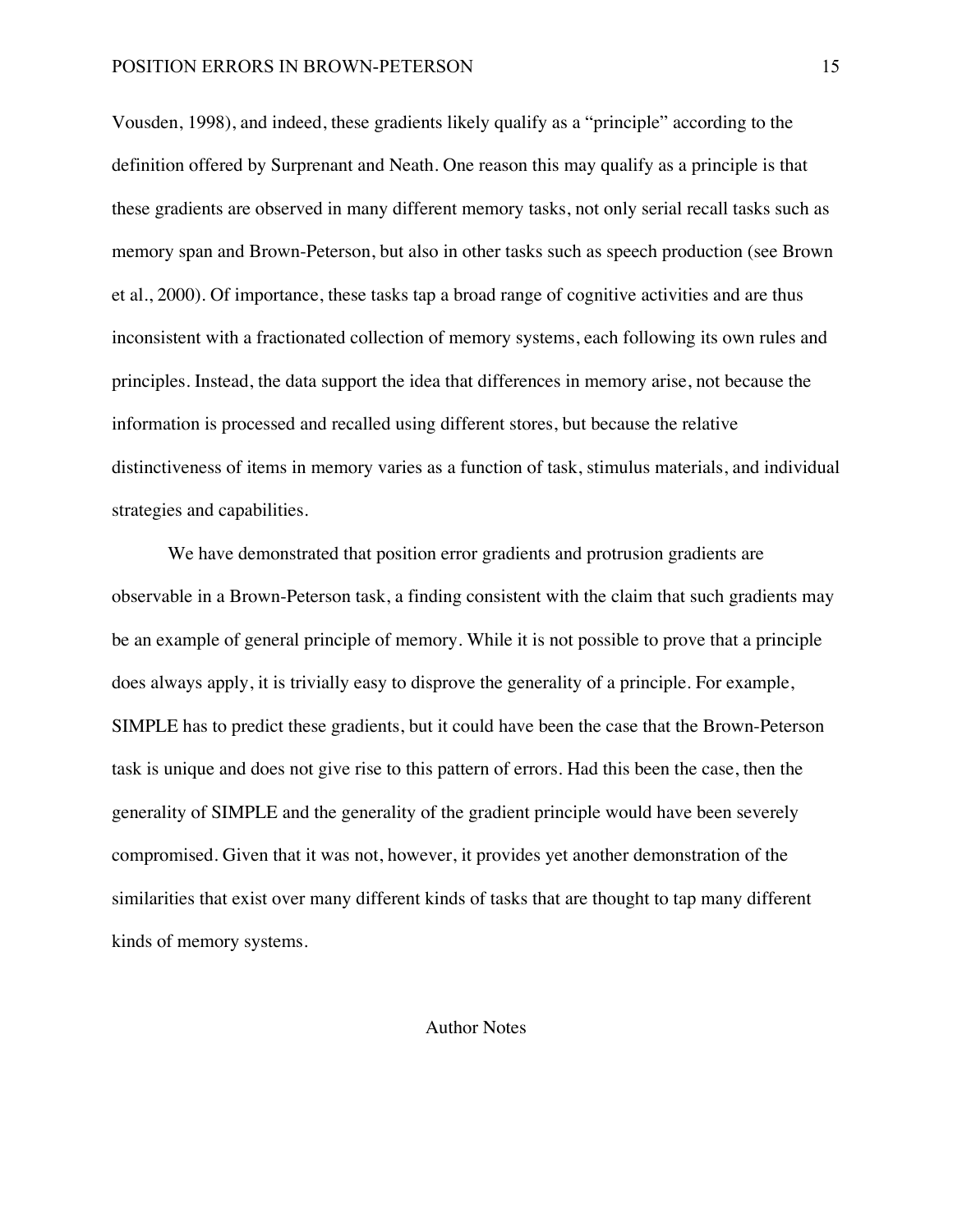This work is based on JAQ's undergraduate honours thesis and was supported by grants from

NSERC to IN and AMS. Correspondence may be addressed to ineath@mun.ca.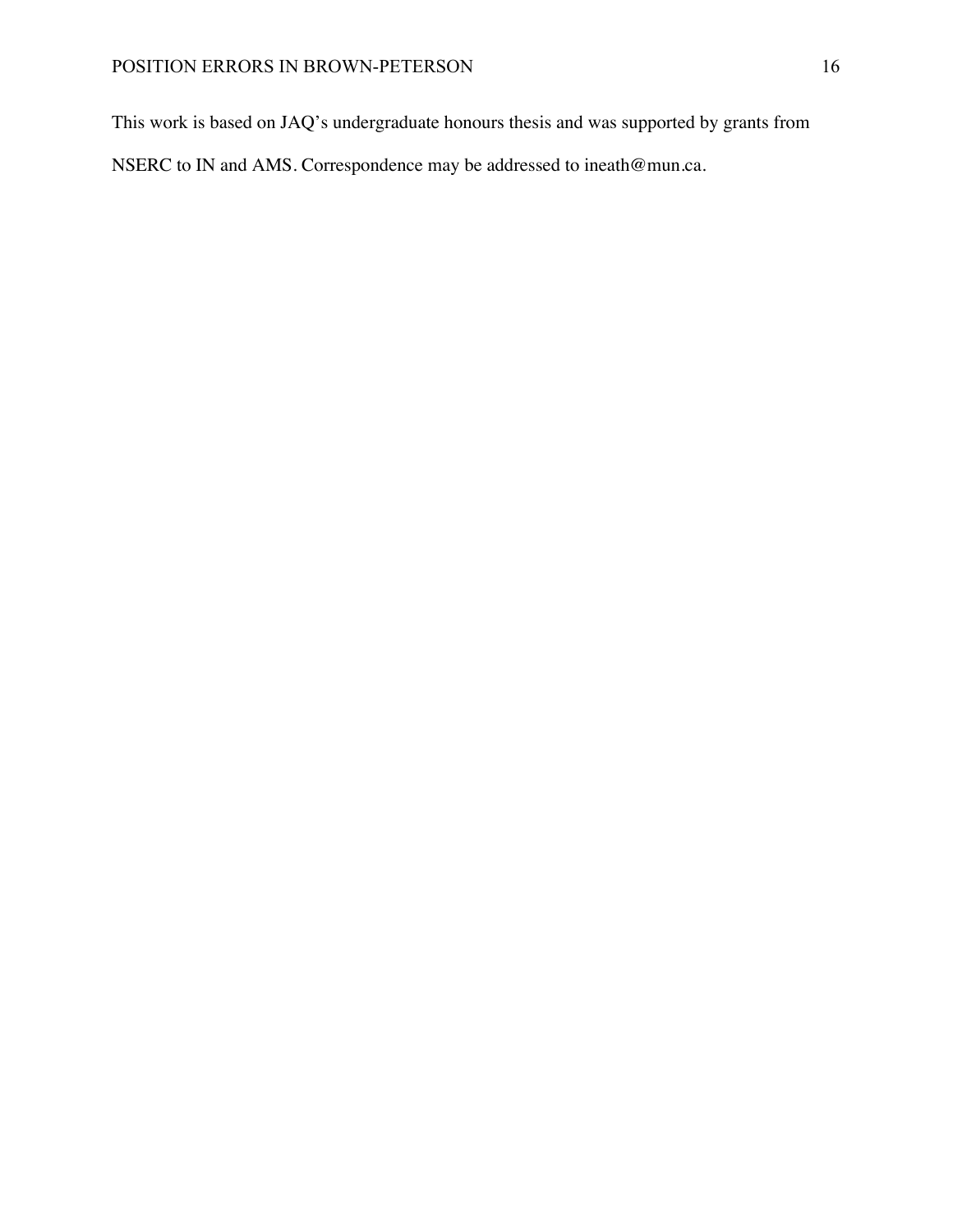### References

Atkinson, R. C., & Shiffrin, R. M. (1968). Human memory: A proposed system and its control processes. In K. W. Spence & J. T. Spence (Eds.), *The Psychology of Learning and Motivation, Vol. 2* (pp. 89-195). New York: Academic Press.

Baddeley, A. D. (1990). *Human Memory: Theory and Practice*. Oxford: Oxford University Press.

- Brown, G. D. A., & Vousden, J. (1998). Adaptive sequential behaviour: Oscillators as rational mechanisms. In M. Oaksford & N. Chater (Eds.), *Rational models of cognition* (pp. 165- 193). Oxford, UK: Oxford University Press.
- Brown, G. D. A., Neath, I., & Chater, N. (2007). A temporal ratio model of memory. *Psychological Review, 114,* 539-576.
- Brown, G. D. A., Preece, T., & Hulme, C. (2000). Oscillator-based memory for serial order. *Psychological Review, 107,* 127-181
- Brown, J. (1958). Some tests of the decay theory of immediate memory. *Quarterly Journal of Experimental Psychology, 10*, 12-21.
- Conrad, R. (1960). Serial order intrusions in immediate memory. *British Journal of Psychology, 51*, 45–48.
- Daniels, A. H. (1895). The memory after-image and attention. Ameri*can Journal of Psychology, 6*, 558-564.
- Estes, W. K., (1972). An associative basis for coding and organization in memory. In A. W. Melton & E. Martin (Eds.), *Coding processes in human memory* (pp. 161-190)*.*  Washington, D. C.: Winston.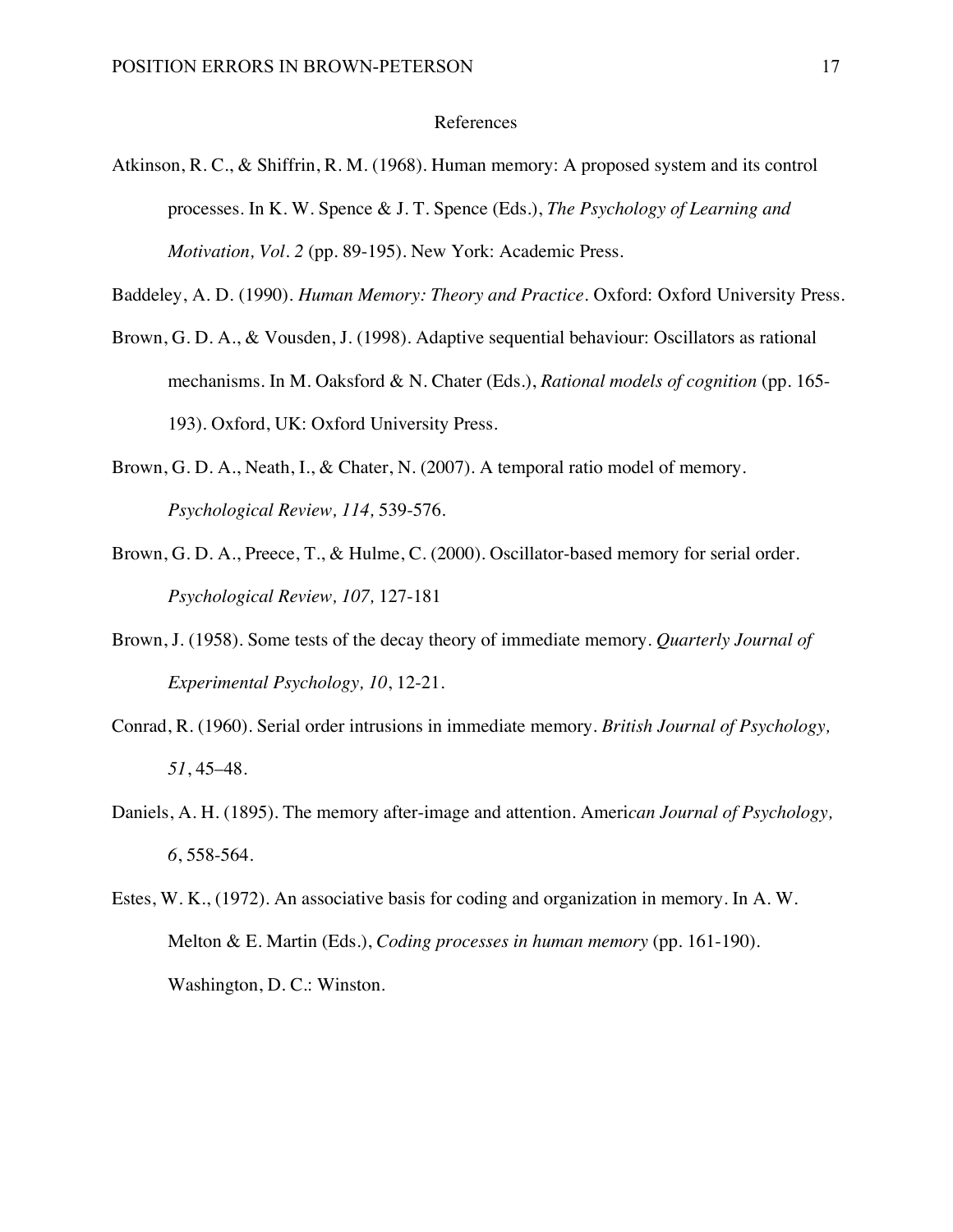- Fuchs, A. H., & Melton, A. W. (1974). Effects of frequency of presentation and stimulus length on retention in the Brown-Peterson paradigm. *Journal of Experimental Psychology, 103*, 629-637.
- Healy, A. F. (1974). Separating item from order information in short-term memory. *Journal of Verbal Learning and Verbal Behavior, 13*, 644-655.
- Henson, R. N. A. (1998). Short-term memory for serial order: The Start-End Model. *Cognitive Psychology, 36*, 73-137.
- Kincaid, J. P., & Wickens, D. D. (1970). Temporal gradient of release from proactive inhibition. *Journal Experimental Psychology, 86,* 313-316.
- Melton, A. W., & von Lackum, W. J. (1941). Retroactive and proactive inhibition in retention: evidence for a two-factor theory of retroactive inhibition. *American Journal of Psychology, 54*, 157-173.
- Mewhort, D. J., Campbell, A. J., Marchetti, F. M., & Campbell, J. I. (1981). Identification, localization, and 'iconic memory': An evaluation of the bar-probe task. *Memory & Cognition, 9,* 50-67.
- Nairne, J. S. (1992). The loss of positional certainty in long-term memory. *Psychological Science, 3,* 199-202.
- Nairne, J. S. (2002). Remembering over the short-term: The case against the standard model. *Annual Review of Psychology, 53,* 53-81.
- Neath, I., & Brown, G. D. A. (2006). SIMPLE: Further applications of a local distinctiveness model of memory. In B. H. Ross (Ed.), *The psychology of learning and motivation* (pp. 201-243). San Diego, CA: Academic Press.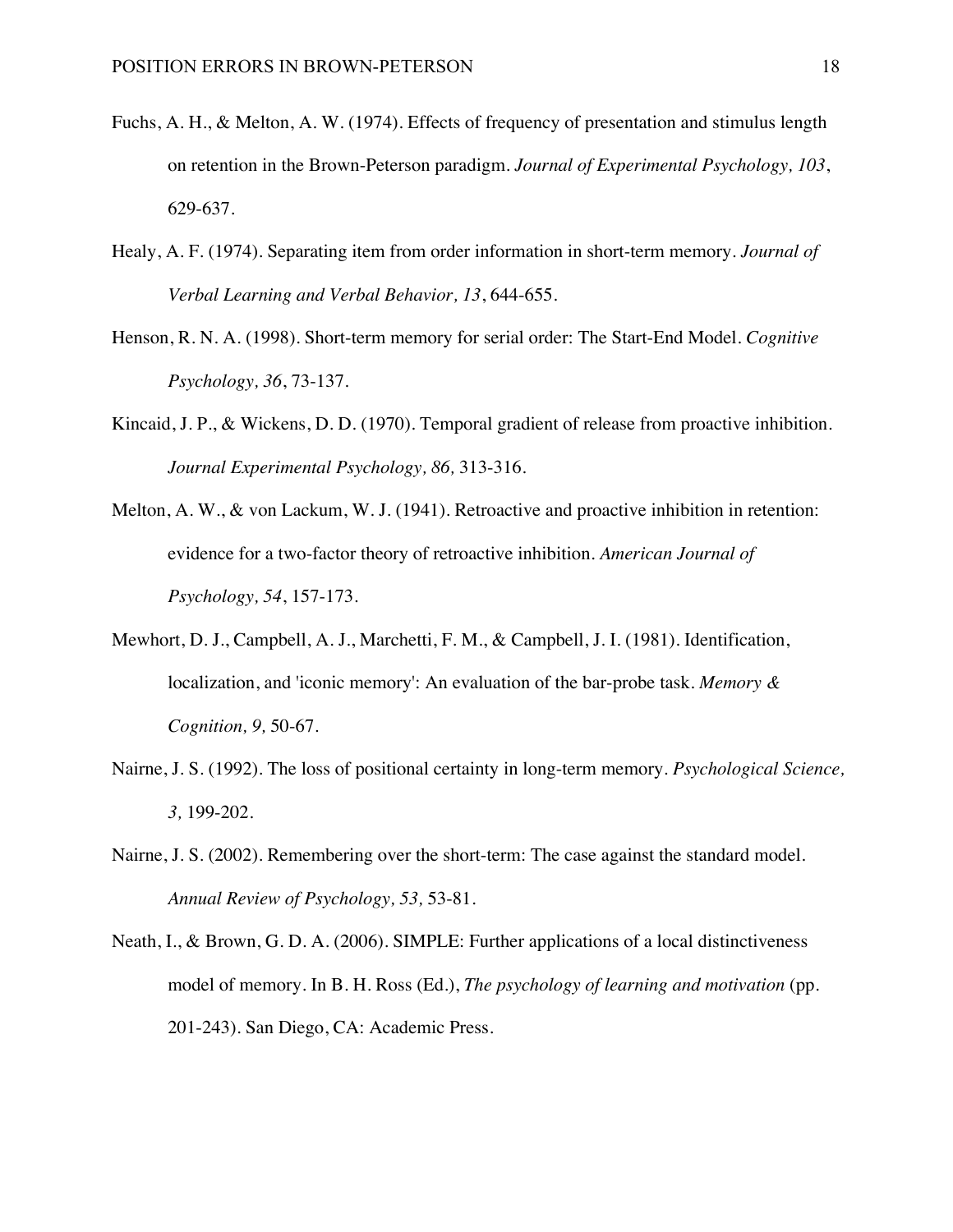- Neath, I. & Brown, G. D. A. (2012). Arguments against memory trace decay: A SIMPLE account of Baddeley & Scott. *Frontiers in Cognition, 3:*35.
- Neath, I., & Surprenant, A. M. (2003). *Human memory: An introduction to research, data, and theory, second edition*. Belmont, CA: Wadsworth.
- Neath, I., Brown, G. D. A., McCormack, T., Chater, N., & Freeman, R. (2006). Distinctiveness models of memory and absolute identification: Evidence for local, not global, effects. *Quarterly Journal of Experimental Psychology, 59*, 121-135.
- Neath, I., VanWormer, L. A., Bireta, T. J., & Surprenant, A. M. (in press). From Brown-Peterson to continual distractor via operation span: A SIMPLE account of complex span. *Canadian Journal of Experimental Psychology*
- Peterson, L. R., & Peterson, M. G. (1959). Short-term retention of individual verbal items. *Journal of Experimental Psychology, 58*, 193-198.
- Rai, M. K., & Harris, R. J. (2013). The modified Brown-Peterson task: A tool to directly compare children and adult's working memory. *The Journal of Genetic Psychology: Research and Theory on Human Development, 174*, 153-169.
- Roll, M., Gosselke, S., Lindgren, M., & Horne, M. (2013). Time-driven effects on processing grammatical agreement. *Frontiers in Psychol*ogy, 4:1004.
- Schacter, D. L., Wagner, A. D., & Buckner, R. L. (2000). Memory systems of 1999. In E. Tulving and F. I. M. Craik (Eds.), *The Oxford handbook of memory* (pp. 627–643). New York: Oxford.
- Surprenant, A. M., & Neath, I. (2009). *Principles of memory*. New York: Psychology Press.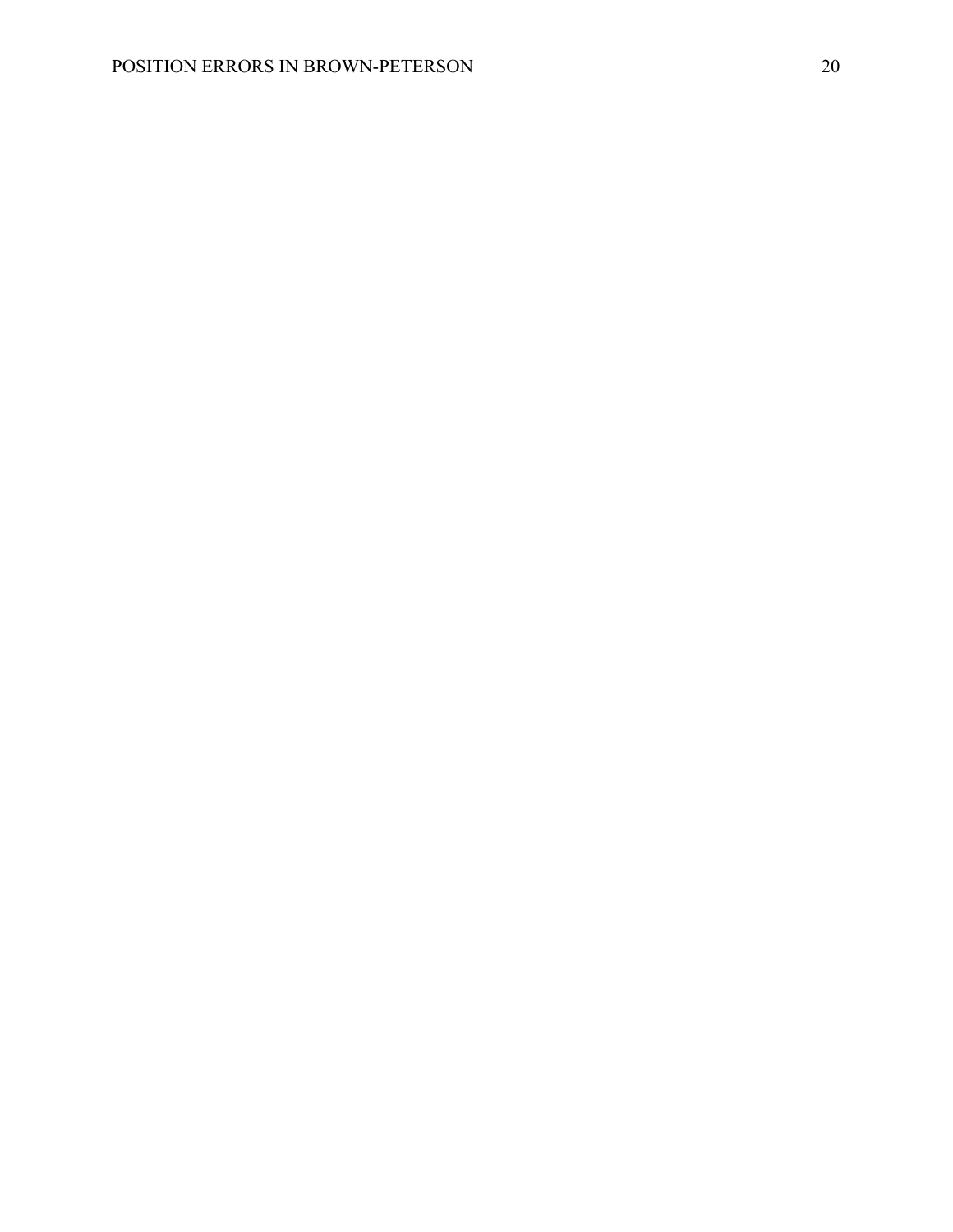## Footnotes

<sup>1</sup> There are, of course, experimenters who did not use all-or-none scoring. For example, Kincaid and Wickens (1970) presented trigrams and used a scoring system similar to immediate serial recall: They awarded 1 point for each part of the trigram recalled in the correct position, and also awarded a bonus point if all 3 items were correctly recalled in order.

<sup>2</sup> One influence that led us to this line of research was a study by Mewhort, Campbell, Marchetti, and Campbell (1981) who did a similar analysis on the Sperling task, including an analysis of errors.

 $3$  For example, with all 63 subjects, Figure 2 remains largely unchanged (e.g., 0.83 vs.) 0.86 and 0.17 vs. 0.14) and the chi-square test becomes  $\chi^2$  (1, *N*=63) = 46.12, *p* < .001.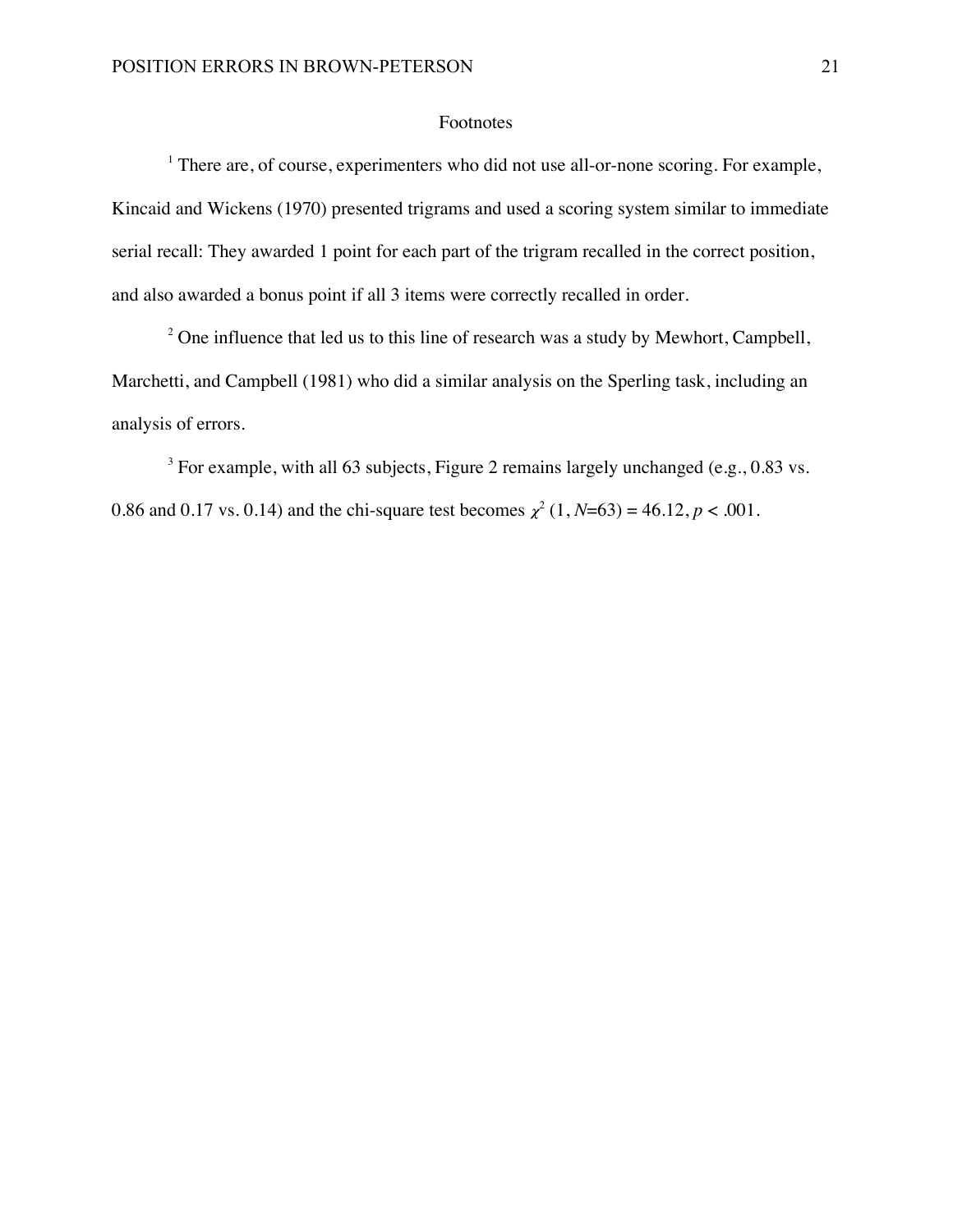

*Figure 1*: The proportion of times each of the three consonants was recalled in each of the three possible positions. The top left panel shows the data collapsed over delay, and the remaining panels show the gradients for each delay.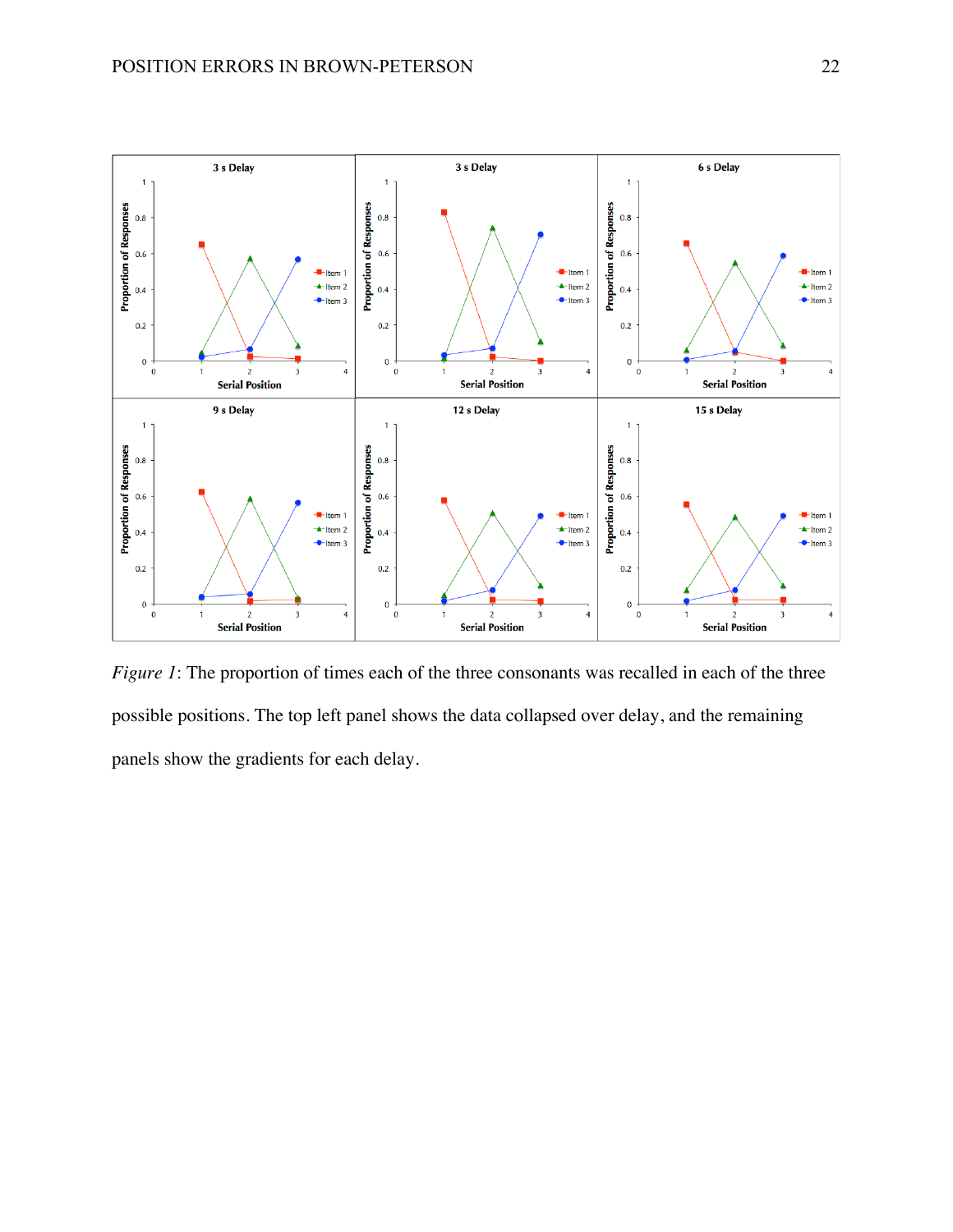

*Figure 2*: The proportion of errors as a function of the distance between the original position and the reported position in Experiment 1 (data points) and chance performance (line).